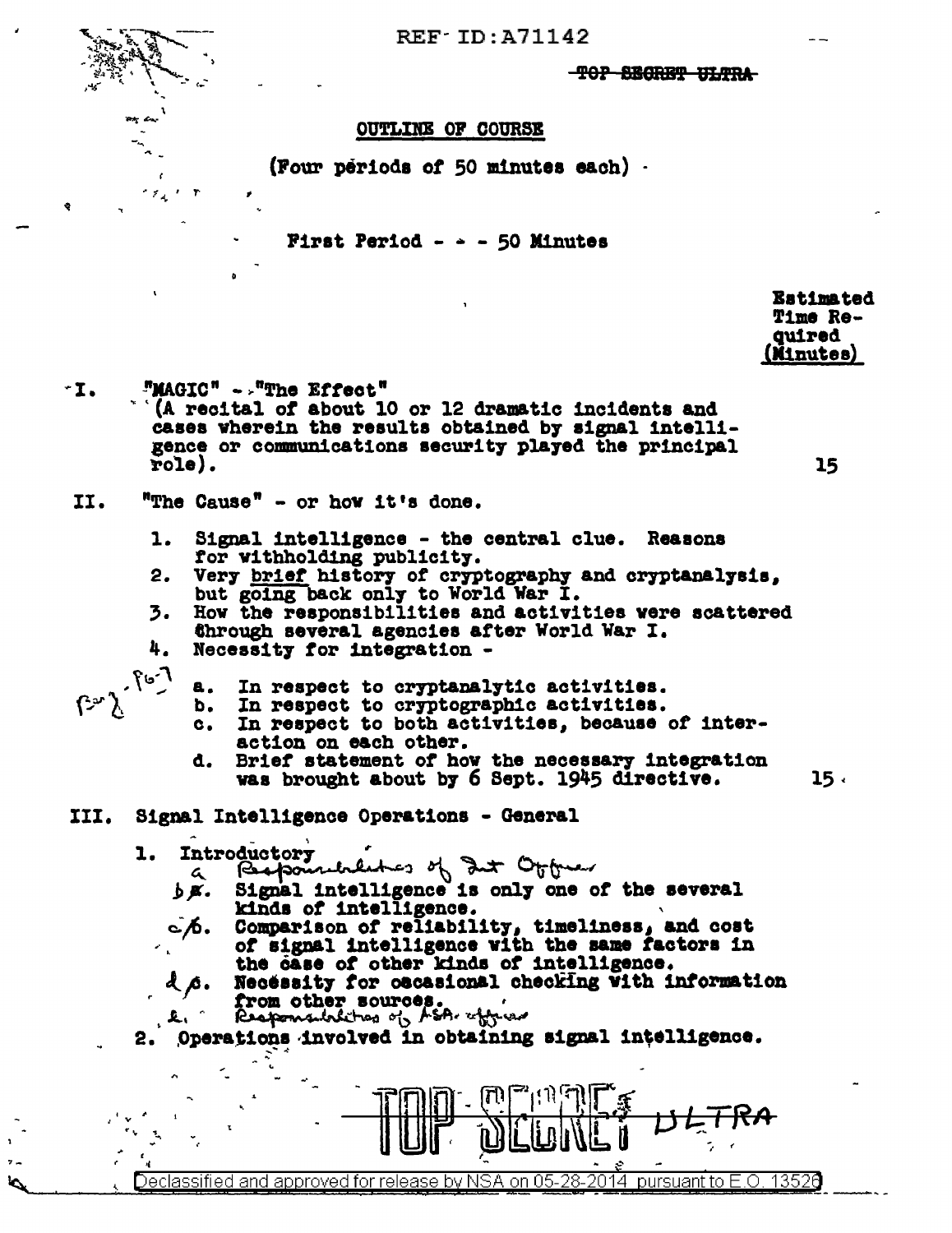#### **REF ID:A71142**  $-90P$ **SRARRA**

|                                                                                             | <b>Estimated</b><br>Time Re-<br>quired<br>(Minutes) |
|---------------------------------------------------------------------------------------------|-----------------------------------------------------|
| Interception<br>Traffic analysis                                                            |                                                     |
| Cryptanalysis                                                                               |                                                     |
| Translation<br>Processing on large scale ("Assembly-line" De-<br>cryption and translation). |                                                     |
| Publication<br>Evaluation and dissemination-the responsibility                              |                                                     |
| and function of Intelligence.                                                               |                                                     |
| . <b>. .</b><br><b>The composition of a state that the state of the second</b>              |                                                     |

| 3. | "Fusion" or "Regenerative" effects of the respective<br>operations - how they affect one another.                                                                                                                              | <u> 20</u> |
|----|--------------------------------------------------------------------------------------------------------------------------------------------------------------------------------------------------------------------------------|------------|
|    | . A service and the service of the service of the service of the service of the service of the service of the service of the service of the service of the service of the service of the service of the service of the service |            |

 $\omega$  and  $\omega$ 

b.  $\overline{c}$ .  $\bullet$ .

f.  $g_{\bullet}$ 

| $\overline{4}$ |  | his 2 for security to further the |  |  | <b>Total Minutes</b> | 50 |
|----------------|--|-----------------------------------|--|--|----------------------|----|
|                |  |                                   |  |  |                      |    |

**DLTRA**  $\mathfrak{F}^-$ لكاأيرليل بمال 

 $\rightarrow$ 

للعوام مستمر

 $\frac{1}{\sqrt{2}}$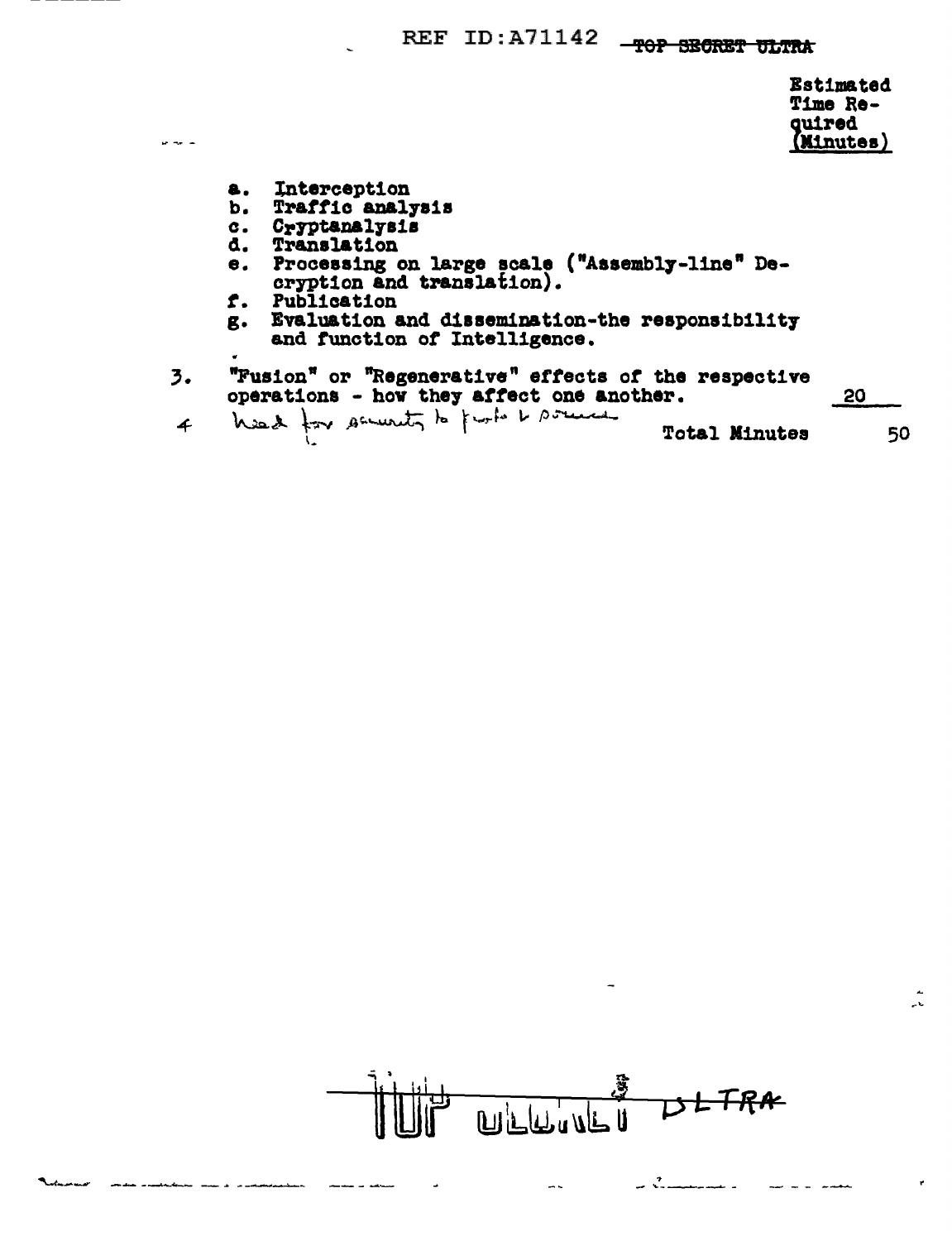REF ID: A71142

**TOP SECRET ULTRA** 

Second Period - - - 50 Minutes

**Estimated Time Reguired** (Minutes)

10

10

### IV. Intercept Operations.

**Kint of the** 

- General or introductory--(Operating data-freq, calls, 1. schedules; types of nets and workings; radio procedures; operators chatter;  $D/F$ , RFP  $\tilde{F}$  Tina; other collateral information).
- 2. Strategic and tactical intercept. (Differences and similarities. Difficulties in fixing line of demarcation between functions and activities at fixed and mobile stations).
- 3. Primary bases of and factors in interception efficiency.
- 4. How the ASA Officer and the Intelligence Officer can be of assistance to each other in this phase.

#### $\mathbf{v}_{\bullet}$ Traffic Analysis

- $\mathbf{L}$ Introductory-an analogy to make clear what it is about.
- 2. **Techniques.**
- 3. How traffic analysis and cryptanalysis assist and affect each other.
- 4. The importance of traffic analysis when cryptanalysis is unsuccessful.
- The intelligence derivable from traffic analysis--its 5. limitations, dangers, and possibilities.

#### VI. Cryptanalysis

- Introductory remarks Progress made in last 25 years. l.
- 2. High level (or strategic) vs medium and low-level (or tactical) cryptanalytic operations.
- Size and nature of organizations required for efficiency.
- Z.<br>4. Requirements in regard to space, communications facilities, special machinery, and specialist personnel.<br>Priorities and intercept control. (How priorities are
- 5. determined by the relationships among intelligence, T/A,  $C/A$ ).
- б. Special role played by rapid communications in successful signal intelligence operations.
	- 7. How the ASA Officer and the Intelligence Officer can be of mutual assistance in the production and most effective use of signal intelligence. 30

**Total Minutes** 

50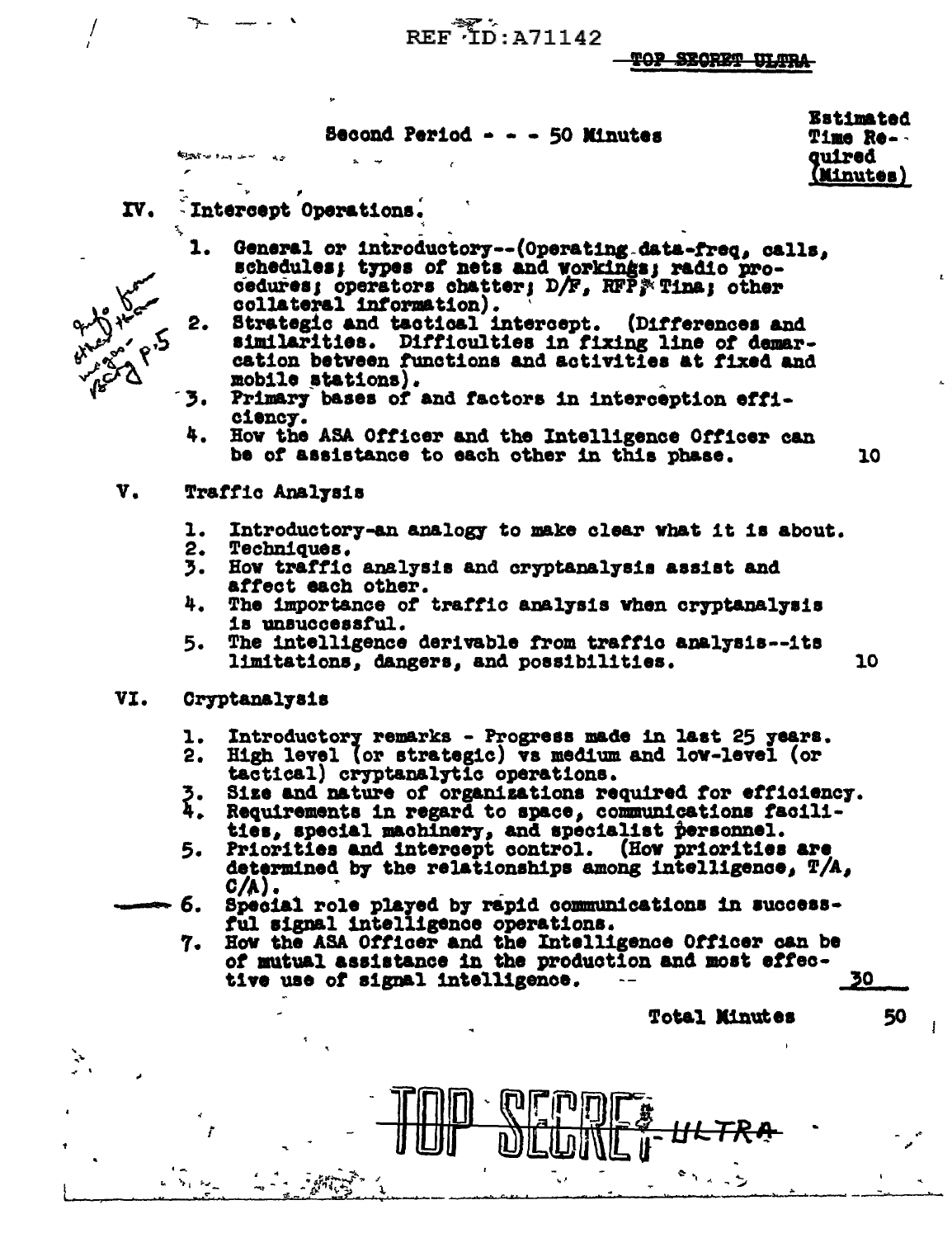**REF ID: A71142** 

**OP SECRET ULTRA** 

**Estimater** 

# **Third Period - - - 50 Minutes**

**Time Re-Guired** (Minutes) VII. Communications Security-The other of the Siamese Twins. ำ. -Introductory: scope, definitions and components of communications security.  $2.$ Importance of communications security in modern signal communications; and a few examples of insecurity and their consequences. 3. Communications security is a respponsibility of command. 4. Responsibilities of Intelligence Officer.  $\bar{\mathbf{z}}$ . Responsibilities of ASA Officer. Security measures: physical security; cryptographic security-authorized codes and ciphers when properly used give adequate security; transmission security. 7. Different levels of security: high-grade; mediumgrade; low-grade. 8. Modern crypto-mechanisms; their possibilities and limitations; effects of misuse; necessity for indoctrination and training. Problems of plain language transmissions and approved 9. circuits. Problems of coordination in Joint and Combined commu-10. لردا nications. Arivel 11. Evaluation of our security as seen through TICOM opera-Ar tions. Tactical traffic of small units-where most of present-12. 12 day insecurity arises.  $\Omega$ 40 سقماتها 13. How the Intelligence Officer can assist. VIII. Friendly traffic analysis, cover, and deception.

- Effect of our knowledge of T/A techniques on our own ı. security.
- $2.$ Strategical and tactical T/A.
- Cover and deception. ን.<br>4.
- Coordination required.
- 5. Examples of accomplishments.

**Total Minutes** 

10

50

ن ده شده.